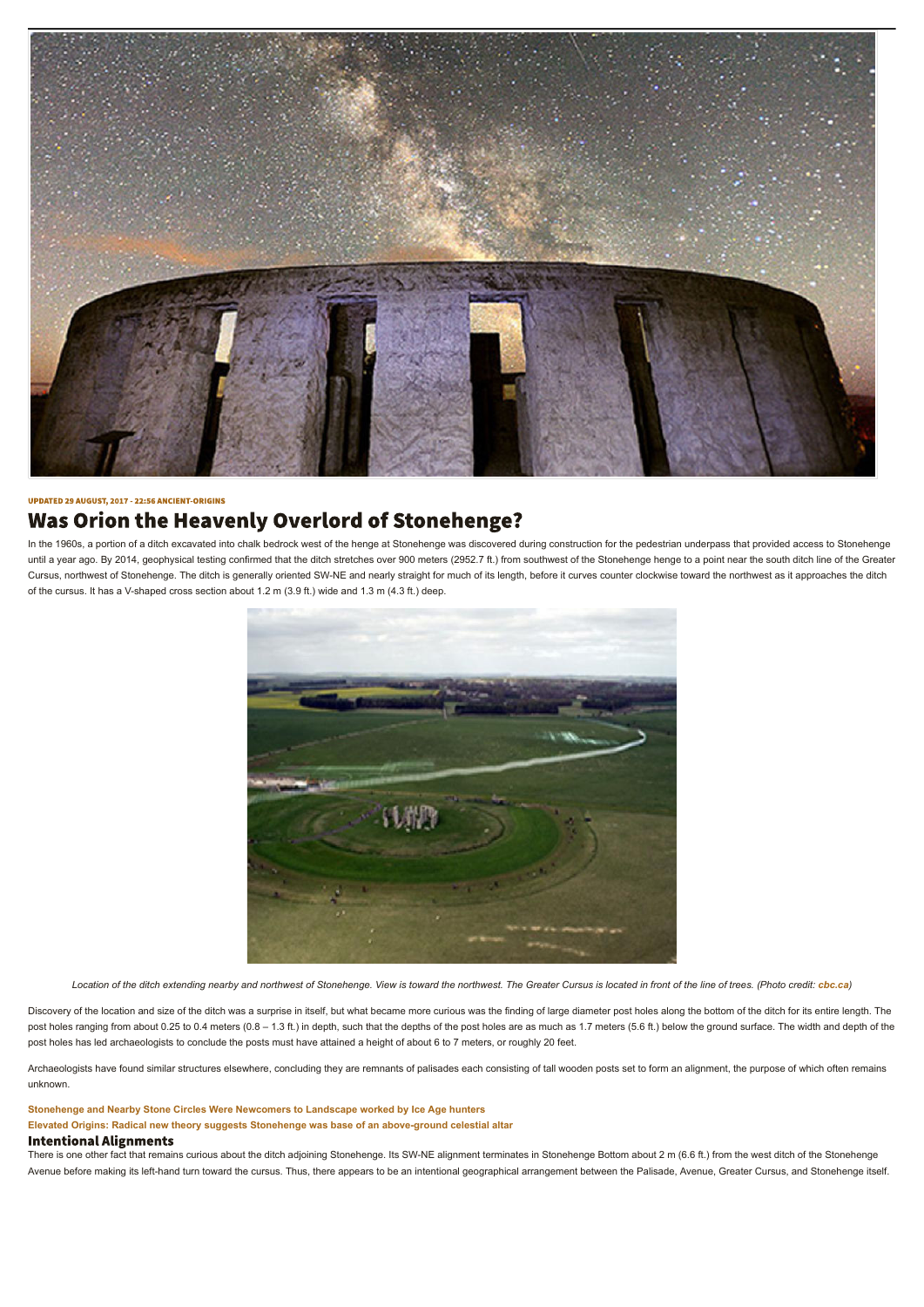

Plan views of the Stonehenge Sacred Landscape. Stonehenge Palisade shown in red. Stonehenge shown as circular structure south the palisade. The Avenue extends between Stonehenge and the *river Avon. a) North toward top of the page. b) North toward the left. (Illustration by author)*

Archaeologists consider alignments of large post holes along ditch-ways to be remnants of palisades - fences or walls constructed of timber posts often but not always used as a defensive structure. Like stone tools, bone pins and clay jars, palisades are artifacts of ancient cultures except in this particular case we have a massive artifact nearly a kilometer (0.6 mile) in length and with most of its original composition weathered away. It is an artifact of a prehistoric culture, and an enigma.

Given the sacred nature of the Neolithic and Bronze Age Stonehenge landscape, archaeologists conclude the reason for constructing such a massive fence alongside Stonehenge must have been related to whatever ritual activities were being performed inside the henge. The fence must have been built to prevent direct physical and visual access to Stonehenge from the west.

Palisades were built by many cultures throughout time and around the world. The conclusion that the Stonehenge Palisade was a massive fence 6 meters (20 ft.) tall was the result of estimating its height by the size of the postholes along its length. The buried portion of a fence post is typically about 25 to 30 percent of the total length of the post. With a post hole extending 1.7 meters (5.6 ft.) below ground surface, the post may well have stood about 5.5 - 6.7 meters (18 - 22 ft.) above ground.

*Example of a palisade constructed as a defensive structure. (Photo Credit: http://www.uk-archaeology.tv/)*

# **Protection or Something Else?**

That is a strange conclusion to make given the architecture of Stonehenge is well known to be related directly to the four cardinal directions (including due west and due North), as well as the northwestern direction of sunset on the evening of summer solstice. The 6.1 meter (20 ft.) high wall proposed for the palisade would have prevented views toward two of the four cardinal directions and one of the most important solar events of the year. People northwest of Stonehenge might have been prevented from looking into Stonehenge, but those inside the henge would have been unable to experience events held sacred toward the north, northwest, and west. Why would such a structure have been built and re-built over the course of hundreds of years, beginning shortly after construction of megalithic Stonehenge ca. 2500 BC?



*Archaeologists propose Stonehenge Palisade was built to prevent direct physical and visual access to Stonehenge from the west. However, it would have prevented persons at Stonehenge from viewing astronomical events to the west, northwest and north. (Photo credit: Gary @ Celtic Myth Pod Show )*

Simply put, all evidence we have supporting our current understanding of the purpose of Stonehenge and its sacred landscape does not support the theory of the Palisade as a massive wall. So, if not a palisade, then what was it?

# **A Grand Design**

In 2014, I proposed a *Grand Design* was constructed across the Stonehenge Sacred Landscape (Burley, 2014). The design was the product of translocating the asterism known as the Winter Hexagon onto Salisbury Plain. The accurately surveyed and positioned structure remains in place on the landscape with specific monuments representing stars. It extends from the top of Larkhill to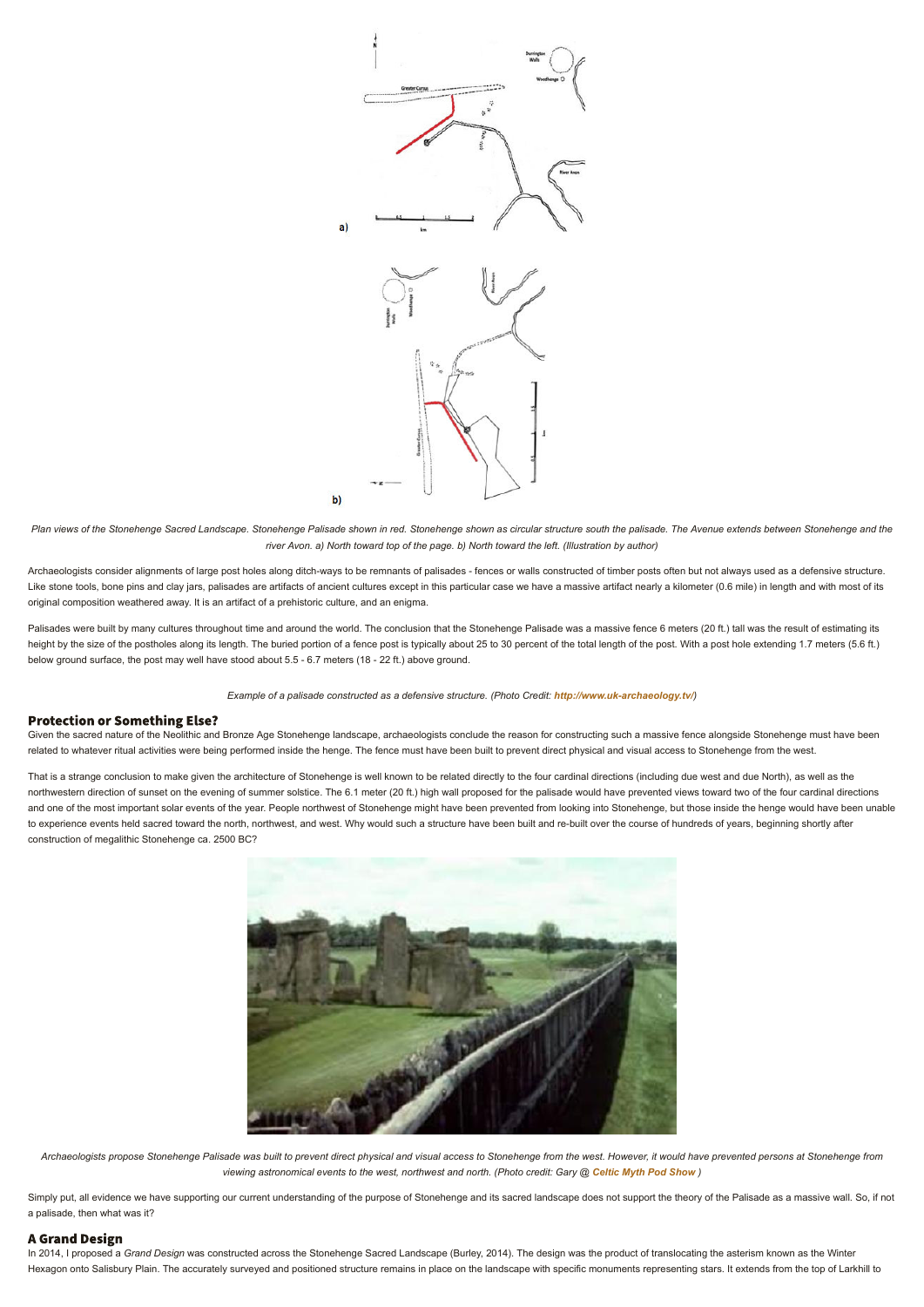Normandy Down, and from Durrington to the new Stonehenge Visitor Centre. All archaeological evidence gathered to date from across Salisbury Plain supports the theory that this Grand Design was indeed designed and built across the landscape.



The Winter Hexagon was believed by many Neolithic cultures – Sumerians, Egyptians, Chinese, Maya, and others - to be the cosmic womb and source of the spirit of life in the universe. The constellation of Orion is situated within the hexagon. Contemporary with culture(s) which built Stonehenge and the Palisade, Pre-dynastic and Early Dynastic Egypt believed Orion represented Osiris, psycho pomp of the dead in the Duat, receiver and protector of the spirit of each pharaoh. The pharaoh's spirit travelled from Earth to Orion via spirit road, the Milky Way from Sirius to Capella.

*Winter Hexagon and the Great Southern Triangle formed by Sirius, Procyon, Pollux, Capella, Aldebaran and Rigel with Betelgeuse and, incidentally, the Moon within. All stars of an apparent magnitude of at least 2 mag are labelled . ( CC BY SA 3.0 )*

#### **Outside the Circle: The Ancient Stonehenge Landscape – A Wider Perspective**

#### **Startling New Evidence Suggests Stonehenge was First Built in Wales then Transported and Reconstructed 500 Years Later in England**

Included within the Winter Hexagon on Salisbury Plain is Orion. Alnitak, one of the three stars of Orion's Belt, is represented by the Heel Stone at Stonehenge, the megalith adjoining the womb of Earth represented by the henge and iconic stone structure. The Greater Cursus represents the Milky Way between the star Sirius (west end of the cursus) and ecliptic (long barrow Amesbury 42) where the path of the sun intersects the galactic plane. Farther east, Woodhenge represents the star Capella in the constellation of Auriga, the shepherd. The book 'Stonehenge: As Above, So Below' (2014, New Generation Publishing, London) details the planning, design, construction and use of the Grand Design at Stonehenge.





*Constellation Orion as it can be seen by the naked eye. ( CC BY SA 3.0 )*

During or soon after construction of megalithic Stonehenge, the Avenue was built between the Heel Stone and River Avon to the east. As demonstrated in the book, by about 2480 BC the Grand Design included the Avenue as a representation of Orion's right arm reaching out to receive the body of the dead as it was brought to land after being floated down river from Durrington Walls. Upon the Stonehenge landscape is Orion – overlord of the spirit world - prepared to receive not only the body along the Avenue to Stonehenge, but the spirit of the dead via the spirit path represented by the Greater Cursus, from Sirius to Capella. The scenario parallels the ancient Egyptian understandings. The body remains with Mother Earth, the spirit returning to the sky and Orion.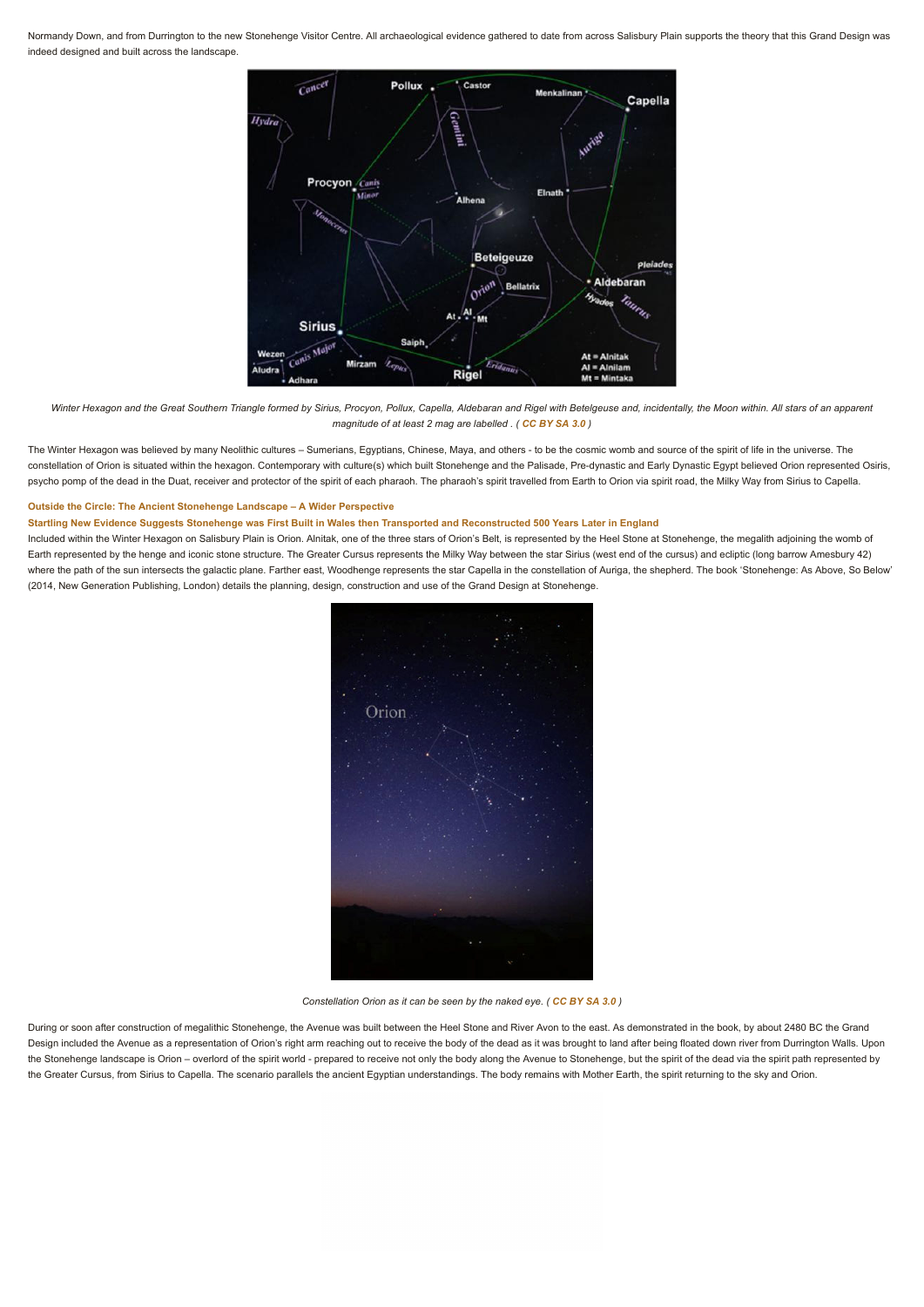#### *Stonehenge Heel Stone. ( CC BY SA 4.0 )*

Importantly, these constructions occurred during the mid- to late Neolithic, and early Bronze Age. Hunting and gathering was replaced rapidly by agriculture and domestication of animals. Far more ancient religions and sacred lifeways were evolving to incorporate Neolithic culture, applying the Neolithic 'tool kit' to create amazing architectural structures such as the pyramids of Egypt and more to the point, Stonehenge and its associated landscape.

By 2500 BC, most of the massive monuments were in place on Salisbury Plain. One of the last few to be built was Stonehenge Palisade. It was constructed nearly a thousand years after the Greater Cursus and symbolic Winter Hexagon, and not long after the Avenue (Orion's arm) reached out from Stonehenge to accept the dead. The Neolithic cultural revolution was complete. Agricultural activities dominated the region. Grain had become a stable in the diet.

# The Importance of Symbolism

*Stonehenge, located near Salisbury in the English county of Wiltshire. ( CC BY NC ND 2.0 )*

One of the most important tools used by early Bronze Age farmers was the scythe. The blade could be held and operated in hand, or a wooden handle was attached to the blade, allowing the user greater reach and improved efficiency of harvest. It was a dangerous tool to use, slicing through the crop with ease. It is no wonder Celtic myth employed the scythe as the weapon of choice in the metaphor of ripe grain as the mature king of life, sacrificed at first harvest so that the people could survive another winter before new life returned the following spring.

*Blade of bronze scythe (Photo credit: Dan Dunkley)*

*Scythe blade attached to wooden handle (Photo credit: miliki)*

Comparing the Bronze Age scythe with handle shown in the second image with a plan view of the Stonehenge landscape including the Palisade, we see immediately that the shape of the Palisade accurately reflects the shape of the implement. The constellation of Orion is shown upon the landscale, scaled per the size and orientation of the constellation's right arm extending eastward as the west portion of the Avenue.

**Are There Really Plans to Build a Tunnel Under Stonehenge? The Missing Link to Stonehenge: Stone Age Eco-Home Discovered near Famous Monument**